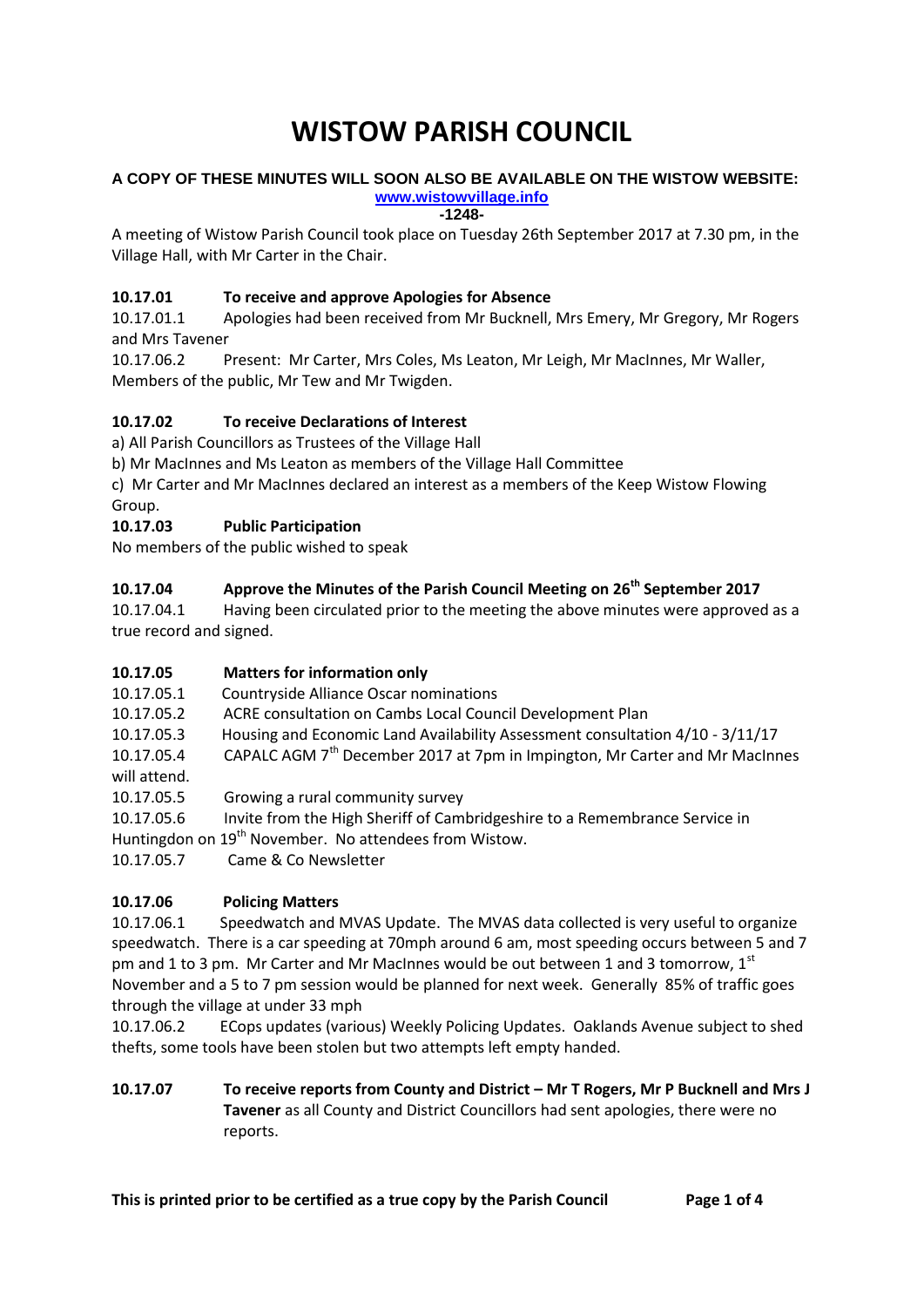-1249-

# **10.17.08 Finance**

a) the Financial Statement and Cashflow for October was approved, b) payment of following amounts was approved with the exception of the CGM invoice where the cheque will be prepared but not sent: Clerks salary and expenses £345.42 CGM grass cutting E 78.00 Warboys PC, Chairman training £ 15.00 HDC playground rent E100.00 LGS payroll, 13 months E85.80 Balfour Beatty £377.64 Ray Burton, church steps £170.00 **10.17.08** Income for October: £1158.01 allotment rent

# **10.17.09 Correspondence**

10.17.09.1 Letter from Mr John Wiltshire on behalf of Ramshed, asking for a donation to funds. A donation of £50 was agreed.

10.17.09.2 Letter from Mr Ted Benson requesting permission to carry out exploratory work on the verge on Mill Road due to drainage problems. Permission would be granted but it would be made clear that the Parish Council do not own or have any responsibility for any assets in the verge and that suitable permission from Highways and Anglia Water must be obtained.

# **10.17.10 To consider any Planning Applications received and planning related issues**

10.17.10.1 17/02166/TREE T1 – Horse Chestnut – crown reduction of 2m and bringing in of lower lateral limbs due to decay and risk of limbs failing

T2 – Sycamore – crown reduction of 2m to prevent interference with phone and electric cables Chestnut House, Church Street, Wistow. A further consultation had been received for the same work but with a different reference number. The Clerk had reported this to HDC and confirmed that only two trees are involved. There was no objection to this work being carried out and indeed it was noted that the sycamore was already growing through the overhead wires.

# **10.17.11 Highways Report/Traffic Matters**

10.17.11.1 Information from CCC on road works events

10.17.11.2 Proposed 40mph and 50mph Speed Limits - Ramsey Road, Upwood & The Raveleys and Wistow this was a joint venture between Upwood and Bury. Mr Leigh asked whether a limit of 30 mph could be imposed on the B1040 due to the amount of accidents. 30 mph is usually imposed at the entrance to a village. It is necessary to gather evidence and details of accidents are shown on the CCC website. Any speed calming measures or changes in speed limits can be dealt with under the Local Highways Initiative which will come round again next summer. This helps with costs.

10.17.11.3 There is concern that the 30 bus route will be ended in the new year. Mr Tew confirmed that a community bus service is being looked at and other options will be considered.

# **10.17.12 Maintenance Issues**

10.17.12.1 Playground – update, Mr Carter, Mr MacInnes and Ms Leaton. Wickstead is the chosen supplier for the new equipment and Mr Carter and Mr MacInnes are attending a funding seminar next week. Once confirmation of costs and available funds have been received it should all move along. There is now some urgency to get this tied up so that we have the new equipment in place for next season. Mr MacInnes asked for approval to buy weed killer, a new spray and a new battery for the power tools used in the playground, expected total cost £150. This was approved. 10.17.12.2 Playground rota/risk assessment forms, May , Mr Leigh,

September Mrs Emery, October, Mr MacInnes and November Mr Leigh

## **This is printed prior to be certified as a true copy by the Parish Council Page 2 of 4**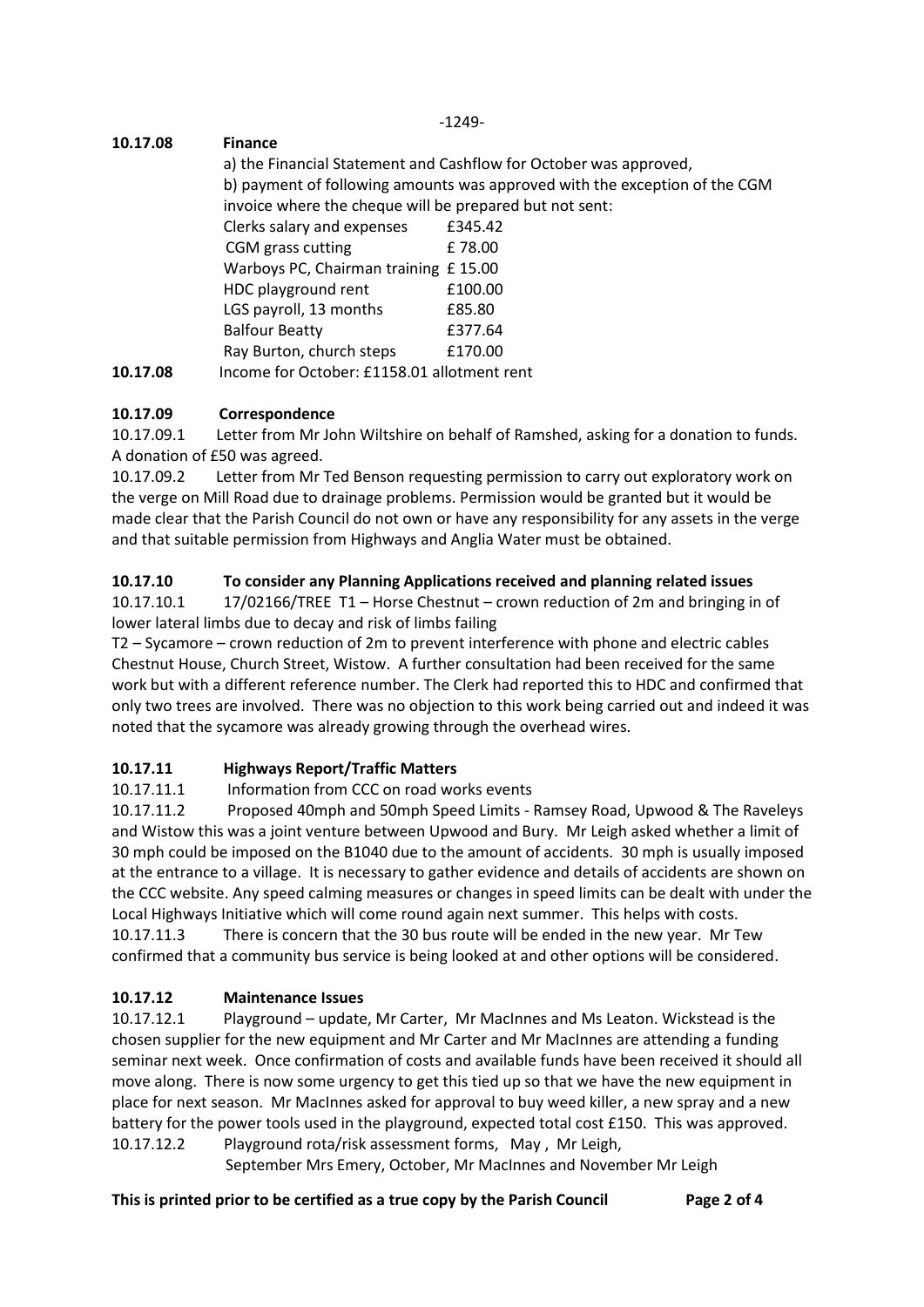10.17.12.3 Update on Church steps repair –done.

## **10.17.13 Administration Matters**

10.17.13.1 More policies have been prepared for review, these are more relevant to a small Council and once reviewed can be adopted.

10.17.13.2 Update on Keep Wistow Flowing. The ACV has been awarded and declaration of intention to dispose of the pub has been recorded. This gives KWF an initial six week period to make a bid for the pub and then a further 6 months to tie it all up. The steering group are putting a prospectus together which will describe the business model. This should be available by the end of November. The Clerk had made initial enquiries through CAPALC on a Public Works Loan in order to assist with the purchase of the pub and a meeting is being set up to learn exactly what is required. 10.17.13.3 The Clerk and Mr Carter had put together an initial budget for next year which was circulated for discussion. The Precept needs to be finalized at the next meeting.

10.17.13.4 Annual Playground inspection, this has been ordered and will take place before the end of November.

10.17.13.5 Allotment invoices all issued and paid.

10.17.13.6 Feedback on Parish Conference on 9<sup>th</sup> October. Mr Carter and Mr Tew attended and it was much better organized. Mr Tew will be attending the County version on  $17<sup>th</sup>$  November.

| 10.17.14 | <b>Working Parties Feedback and Updates</b> |                                              |
|----------|---------------------------------------------|----------------------------------------------|
|          | a-Litter                                    | Mr MacInnes Portaloo has now been taken away |
|          | b- Countryside                              | Mr Gregory, absent                           |

**Page 3**

| c- Village Hall                                                                                                                                                                                                                                                                                                                                                                                                                                                                       | Mr MacInnes/Ms Leaton, a meeting is scheduled.    |  |  |
|---------------------------------------------------------------------------------------------------------------------------------------------------------------------------------------------------------------------------------------------------------------------------------------------------------------------------------------------------------------------------------------------------------------------------------------------------------------------------------------|---------------------------------------------------|--|--|
| Mr MacInnes to check Ms Leaton's contact details.                                                                                                                                                                                                                                                                                                                                                                                                                                     |                                                   |  |  |
| d- Website                                                                                                                                                                                                                                                                                                                                                                                                                                                                            | Mrs Janiak-Emery, absent                          |  |  |
| e-Trees/Grass                                                                                                                                                                                                                                                                                                                                                                                                                                                                         | Mr Waller, the grass cutting in the playground is |  |  |
| $\mathbf{A} \cdot \mathbf{A} \cdot \mathbf{A} \cdot \mathbf{A} \cdot \mathbf{A} \cdot \mathbf{A} \cdot \mathbf{A} \cdot \mathbf{A} \cdot \mathbf{A} \cdot \mathbf{A} \cdot \mathbf{A} \cdot \mathbf{A} \cdot \mathbf{A} \cdot \mathbf{A} \cdot \mathbf{A} \cdot \mathbf{A} \cdot \mathbf{A} \cdot \mathbf{A} \cdot \mathbf{A} \cdot \mathbf{A} \cdot \mathbf{A} \cdot \mathbf{A} \cdot \mathbf{A} \cdot \mathbf{A} \cdot \mathbf{A} \cdot \mathbf{A} \cdot \mathbf{A} \cdot \mathbf{$ |                                                   |  |  |

unacceptable. Mr Waller will be contacting CGM to discuss and resolve the issues.

### **10.17.15 Items for the Wistow Warbler and Wistow Web site.**

To note any relevant information. Stay well this winter information.

### **10.17.16 Monthly audit**

Mr MacInnes is our auditor for October, Mr Waller volunteered for November

### **10.17.17 Matters for future consideration**

10.17.17.1 Community Plan

10.17.17.2 Community Defibrillator to be discussed November meeting, Ms Leaton has already been in touch with the British Heart foundation to ask about a grant.

### **10.17.18 Date of next meeting**

Tuesday, 28<sup>th</sup> November 2017 at 7.30 pm in the Village Hall

Close of Meeting